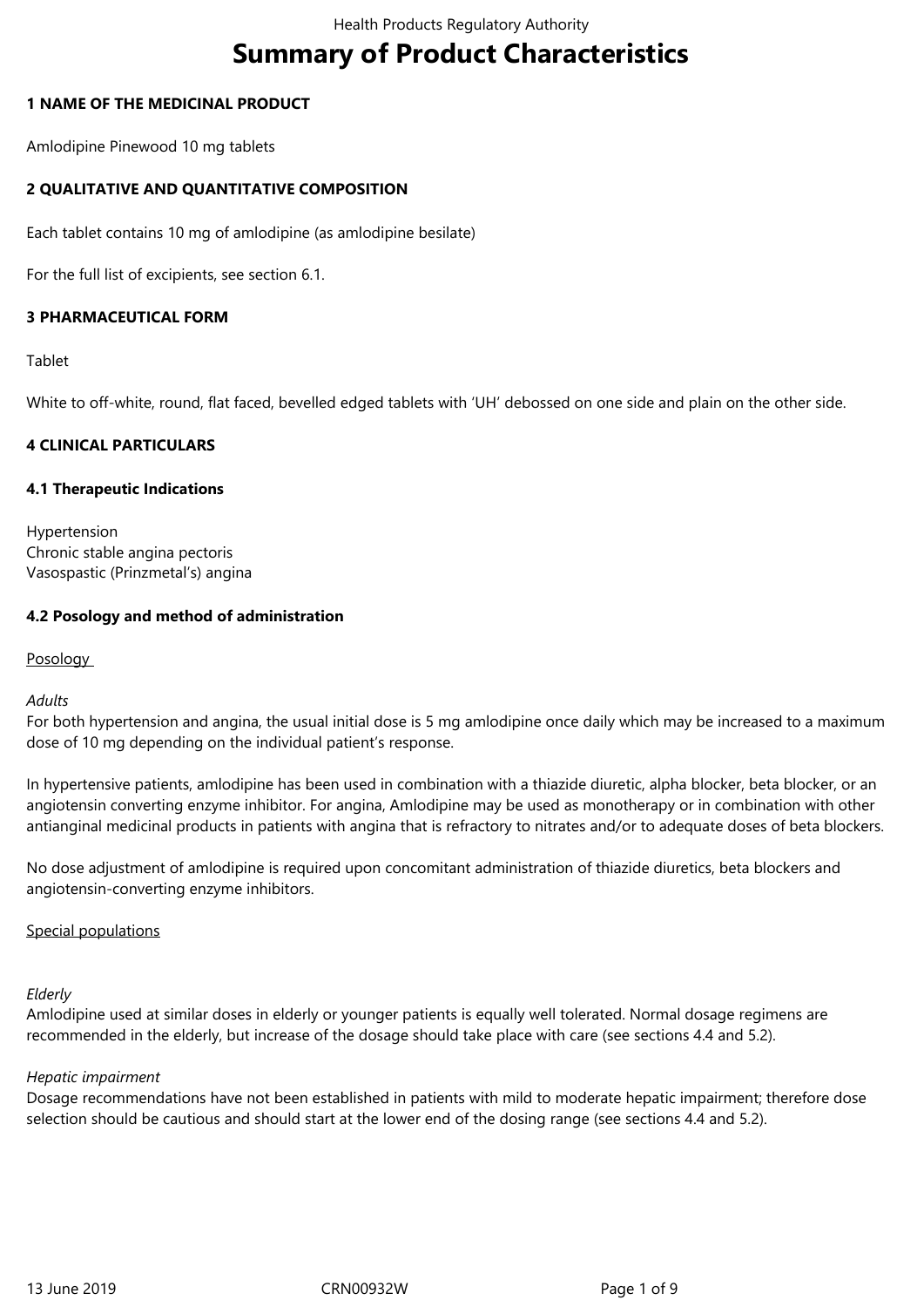The pharmacokinetics of amlodipine have not been studied in severe hepatic impairment. Amlodipine should be initiated at the lowest dose and titrated slowly in patients with severe hepatic impairment.

## *Renal impairment*

Changes in amlodipine plasma concentrations are not correlated with degree of renal impairment, therefore the normal dosage is recommended. Amlodipine is not dialysable.

## *Paediatric population*

Children and adolescents with hypertension from 6 years to 17 years of age.

The recommended antihypertensive oral dose in paediatric patients ages 6-17 years is 2.5 mg once daily as a starting dose, up-titrated to 5 mg once daily if blood pressure goal is not achieved after 4 weeks. Doses in excess of 5 mg daily have not been studied in paediatric patients (see section 5.1 and 5.2).

*Children under 6 years old*: No data are available.

Method of Administration

Tablet for oral administration.

# **4.3 Contraindications**

Amlodipine is contraindicated in patients with:

- hypersensitivity to the active substance, dihydropyridine derivatives or to any of the excipients listed in section 6.1.

- severe hypotension
- shock (including cardiogenic shock)
- obstruction of the outflow tract of the left ventricle (e.g. high grade aortic stenosis)
- haemodynamically unstable heart failure after acute myocardial infarction

# **4.4 Special warnings and precautions for use**

The safety and efficacy of amlodipine in hypertensive crisis has not been established.

#### Patients with cardiac failure

Patients with heart failure should be treated with caution. In a long-term, placebo controlled study in patients with severe heart failure (NYHA class III and IV), the reported incidence of pulmonary oedema was higher in the amlodipine treated group than in the placebo group (see section 5.1).

Calcium channel blockers, including amlodipine, should be used with caution in patients with congestive heart failure, as they may increase the risk of future cardiovascular events and mortality.

#### Patients with hepatic impairment

The half life of amlodipine is prolonged and AUC values are higher in patients with impaired liver function; dosage recommendations have not been established. Amlodipine should therefore be initiated at the lower end of the dosing range and caution should be used, both on initial treatment and when increasing the dose. Slow dose titration and careful monitoring may be required in patients with severe hepatic impairment.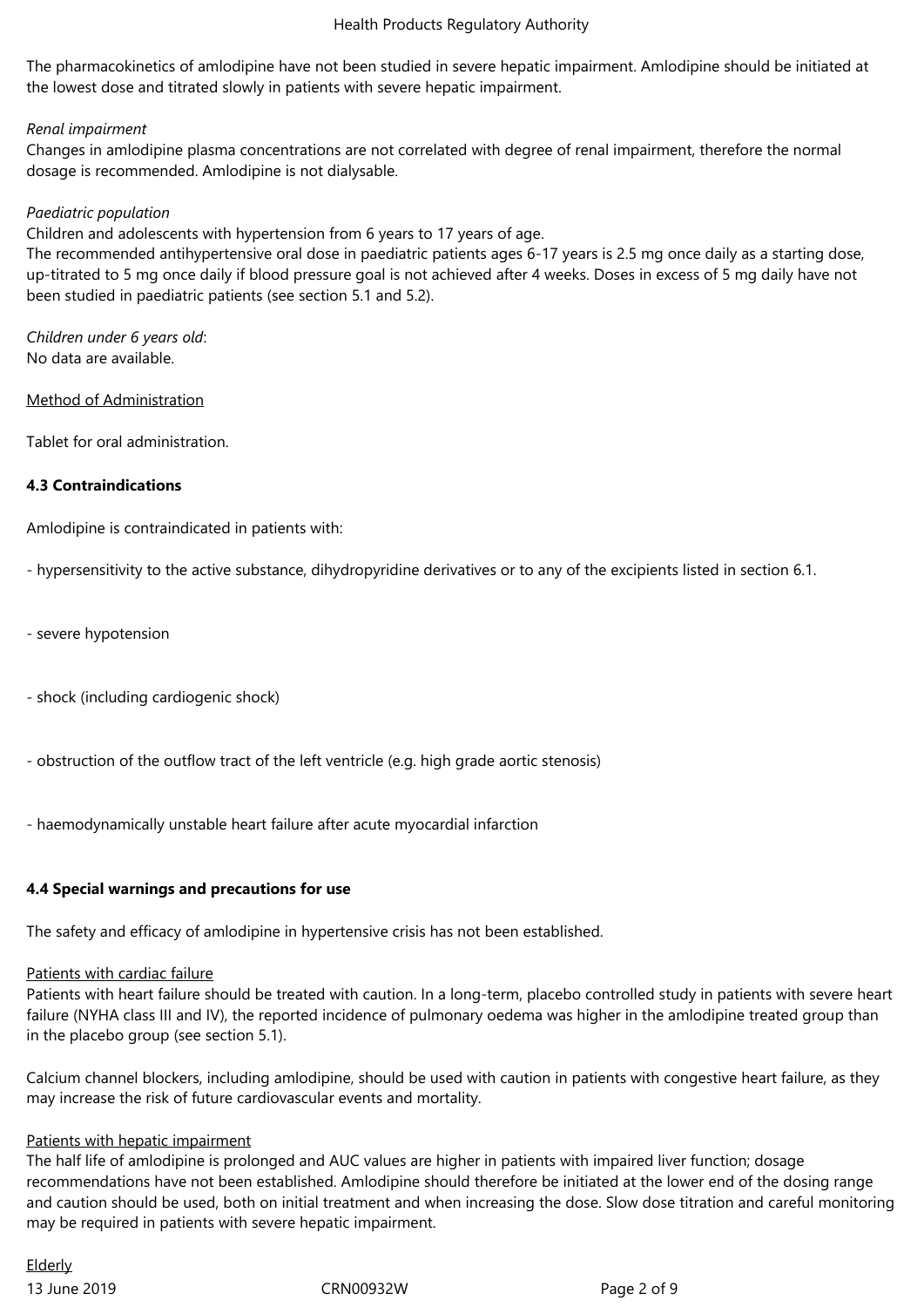In the elderly increase of the dosage should take place with care (see sections 4.2 and 5.2).

## Patients with renal impairment

Amlodipine may be used in such patients at normal doses. Changes in amlodipine plasma concentrations are not correlated with degree of renal impairment. Amlodipine is not dialysable.

# **4.5 Interaction with other medicinal products and other forms of interactions**

# Effects of other medicinal products on amlodipine

## *CYP3A4 inhibitors*

Concomitant use of amlodipine with strong or moderate CYP3A4 inhibitors (protease inhibitors, azole antifungals, macrolides like erythromycin or clarithromycin, verapamil or diltiazem) may give rise to significant increase in amlodipine exposure resulting in an increased risk of hypotension. The clinical translation of these PK variations may be more pronounced in the elderly. Clinical monitoring and dose adjustment may thus be required.

## *CYP3A4 inducers*

Upon co-administration of known inducers of the CYP3A4, the plasma concentration of amlodipine may vary. Therefore, blood pressure should be monitored and dose regulation considered both during and after concomitant medication particularly with strong CYP3A4 inducers (e.g. rifampicin, hypericum perforatum)**.**

Administration of amlodipine with grapefruit or grapefruit juice is not recommended as bioavailability may be increased in some patients resulting in increased blood pressure lowering effects.

## *Dantrolene (infusion)*

In animals, lethal ventricular fibrillation and cardiovascular collapse are observed in association with hyperkalemia after administration of verapamil and intravenous dantrolene. Due to risk of hyperkalemia, it is recommended that the co-administration of calcium channel blockers such as amlodipine be avoided in patients susceptible to malignant hyperthermia and in the management of malignant hyperthermia.

## Effects of amlodipine on other medicinal products

The blood pressure lowering effects of amlodipine adds to the blood pressure-lowering effects of other medicinal products with antihypertensive properties.

#### *Tacrolimus*

There is a risk of increased tacrolimus blood levels when co-administered with amlodipine but the pharmacokinetic mechanism of this interaction is not fully understood. In order to avoid toxicity of tacrolimus, administration of amlodipine in a patient treated with tacrolimus requires monitoring of tacrolimus blood levels and dose adjustment of tacrolimus when appropriate.

#### *Cyclosporine*

No drug interaction studies have been conducted with cyclosporine and amlodipine in healthy volunteers or other populations with the exception of renal transplant patients, where variable trough concentration increases (average 0% - 40%) of cyclosporine were observed. Consideration should be given for monitoring cyclosporine levels in renal transplant patients on amlodipine, and cyclosporine dose reductions should be made as necessary.

#### *Simvastatin*

Co-administration of multiple doses of 10 mg of amlodipine with 80 mg simvastatin resulted in a 77% increase in exposure to simvastatin compared to simvastatin alone. Limit the dose of simvastatin in patients on amlodipine to 20 mg daily.

In clinical interaction studies, amlodipine did not affect the pharmacokinetics of atorvastatin, digoxin or warfarin.

# **4.6 Fertility, pregnancy and lactation**

#### **Pregnancy**

The safety of amlodipine in human pregnancy has not been established.

In animal studies, reproductive toxicity was observed at high doses (see section 5.3).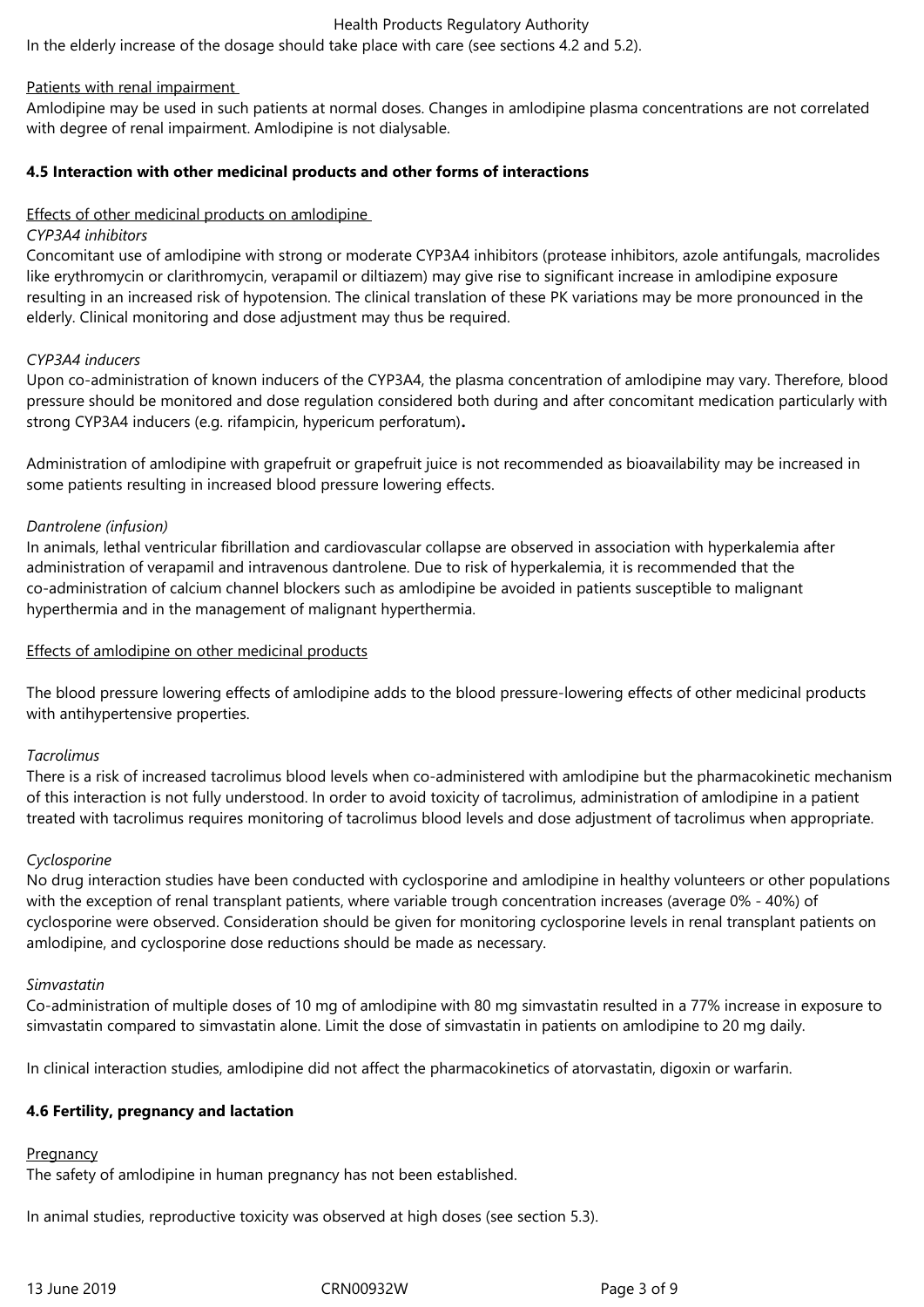Use in pregnancy is only recommended when there is no safer alternative and when the disease itself carries greater risk for the mother and foetus.

## Breast-feeding

Amlodipine is excreted in human milk. The proportion of the maternal dose received by the infant has been estimated with an interquartile range of 3 – 7%, with a maximum of 15%. The effect of amlodipine on infants is unknown. A decision on whether to continue/discontinue breast-feeding or to continue/discontinue therapy with amlodipine should be made taking into account the benefit of breast-feeding to the child and the benefit of amlodipine therapy to the mother.

## Fertility

Reversible biochemical changes in the head of spermatozoa have been reported in some patients treated by calcium channel blockers. Clinical data are insufficient regarding the potential effect of amlodipine on fertility. In one rat study, adverse effects were found on male fertility (see section 5.3).

## **4.7 Effects on ability to drive and use machines**

Amlodipine can have minor or moderate influence on the ability to drive and use machines. If patients taking amlodipine suffer from dizziness, headache, fatigue or nausea the ability to react may be impaired. Caution is recommended especially at the start of treatment.

## **4.8 Undesirable effects**

#### Summary of the safety profile

The most commonly reported adverse reactions during treatment are somnolence, dizziness, headache, palpitations, flushing, abdominal pain, nausea, ankle swelling, oedema and fatigue.

## Tabulated list of adverse reactions

The following adverse reactions have been observed and reported during treatment with amlodipine with the following frequencies: Very common (≥1/10); common (≥1/100 to <1/10); uncommon (≥1/1,000 to ≤1/100); rare (≥1/10,000 to ≤1/1,000); very rare (≤1/10,000);not known (cannot be estimated from the available data).

Within each frequency grouping, adverse reactions are presented in order of decreasing seriousness.

| <b>System Organ Class</b>                 | <b>Frequency</b> | <b>Undesirable effects</b>                                                             |
|-------------------------------------------|------------------|----------------------------------------------------------------------------------------|
| Blood and the lymphatic system disorders  | Very rare        | Leukocytopenia, thrombocytopenia                                                       |
| Immune system disorders                   | Very rare        | Allergic reactions                                                                     |
| <b>Metabolism and nutrition disorders</b> | Very rare        | Hyperglycaemia                                                                         |
| <b>Psychiatric disorders</b>              | Uncommon         | Depression, mood changes (including anxiety),<br>insomnia                              |
|                                           | Rare             | Confusion                                                                              |
| Nervous system disorders                  | Common           | Somnolence, dizziness, headache (especially at the<br>beginning of the treatment)      |
|                                           | Uncommon         | Tremor, dysgeusia, syncope, hypoaesthesia,<br>paraesthesia                             |
|                                           | Very rare        | Hypertonia,<br>peripheral neuropathy                                                   |
| <b>Eye disorders</b>                      | Common           | Visual disturbance (including diplopia)                                                |
| <b>Ear and labyrinth disorders</b>        | Uncommon         | Tinnitus                                                                               |
| <b>Cardiac disorders</b>                  | Common           | Palpitations                                                                           |
|                                           | Uncommon         | Arrhythmia (including bradycardia, ventricular<br>tachycardia and atrial fibrillation) |
|                                           | Very rare        | Myocardial infarction                                                                  |
| <b>Vascular disorders</b>                 | Common           | Flushing                                                                               |
|                                           | Uncommon         | Hypotension                                                                            |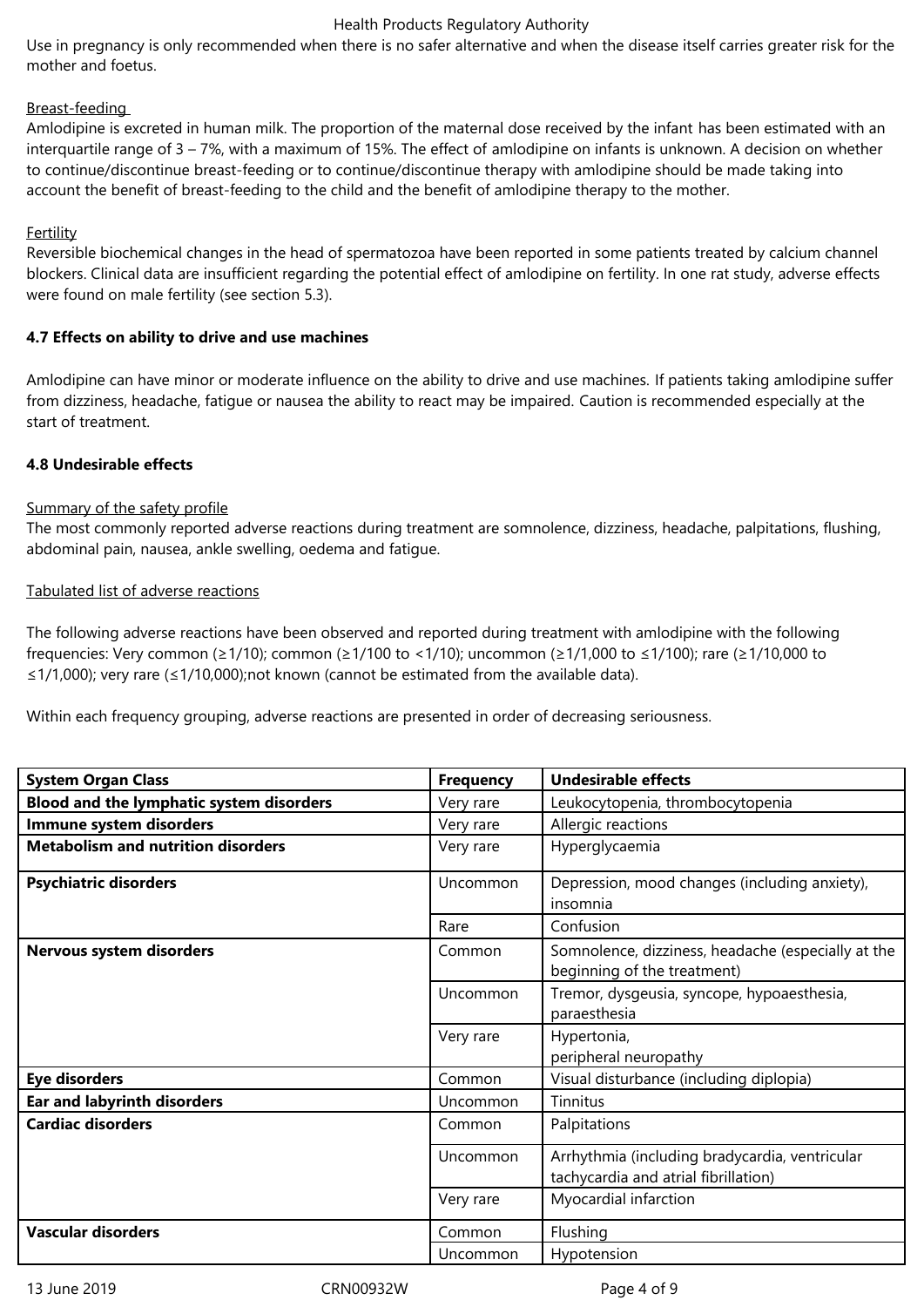|                                                             | Uncommon    | Cough, rhinitis                                                                                                           |  |  |  |
|-------------------------------------------------------------|-------------|---------------------------------------------------------------------------------------------------------------------------|--|--|--|
| <b>Gastrointestinal disorders</b>                           | Common      | Abdominal pain, nausea, dyspepsia, altered bowel<br>habits (including diarrhoea and constipation)                         |  |  |  |
|                                                             | Uncommon    | Vomiting, dry mouth                                                                                                       |  |  |  |
|                                                             | Very rare   | Pancreatitis, gastritis, gingival hyperplasia                                                                             |  |  |  |
| <b>Hepatobiliary disorders</b>                              | Very rare   | Hepatitis, jaundice, hepatic enzymes increased*                                                                           |  |  |  |
| Skin and subcutaneous tissue disorders                      | Uncommon    | Alopecia, purpura, skin discolouration,<br>hyperhydrosis, pruritus, rash, exanthema, urticaria                            |  |  |  |
|                                                             | Very rare   | Angioedema, erythema multiforme, exfoliative<br>dermatitis, Stevens-Johnson syndrome, Quincke<br>oedema, photosensitivity |  |  |  |
|                                                             | Not known   | <b>Toxic Epidermal Necrolysis</b>                                                                                         |  |  |  |
| Musculoskeletal, connective tissue and bone disorders       | Common      | Ankle swelling, muscle cramps                                                                                             |  |  |  |
|                                                             | Uncommon    | Arthralgia, myalgia, back pain                                                                                            |  |  |  |
| <b>Renal and urinary disorders</b>                          | Uncommon    | Micturition disorder, nocturia, increased urinary<br>frequency                                                            |  |  |  |
| <b>Reproductive system and breast disorders</b>             | Uncommon    | Impotence, gynaecomastia                                                                                                  |  |  |  |
| <b>General disorders and administration site conditions</b> | Very common | Oedema                                                                                                                    |  |  |  |
|                                                             | Common      | Fatigue, asthenia                                                                                                         |  |  |  |
|                                                             | Uncommon    | Chest pain, pain, malaise                                                                                                 |  |  |  |
| <b>Investigations</b>                                       | Uncommon    | Weight increased, weight decreased                                                                                        |  |  |  |

\*mostly consistent with cholestatis

Exceptional cases of extrapyramidal syndrome have been reported.

#### Reporting of suspected adverse reactions

Reporting suspected adverse reactions after authorisation of the medicinal product is important. It allows continued monitoring of the benefit/risk balance of the medicinal product. Healthcare professionals are asked to report any suspected adverse reactions via HPRA Pharmacovigilance, Earlsfort Terrace, IRL – Dublin 2; Tel: +353 1 6764971; Fax: +353 1 6762517. Website: www.hpra.ie; e-mail: medsafety@hpra.ie.

## **4.9 Overdose**

In huma[ns experience](http://www.hpra.ie/) with int[entional overdose is](mailto:medsafety@hpra.ie) limited.

# Symptoms:

Available data suggest that gross overdosage could result in excessive peripheral vasodilatation and possibly reflex tachycardia.

Marked and probably prolonged systemic hypotension up to and including shock with fatal outcome have been reported.

# Treatment:

Clinically significant hypotension due to amlodipine overdosage calls for active cardiovascular support including frequent monitoring of cardiac and respiratory function, elevation of extremities and attention to circulating fluid volume and urine output.

A vasoconstrictor agent may be helpful in restoring vascular tone and blood pressure, provided that there is no contraindication to its use. Intravenous calcium gluconate may be beneficial in reversing the effects of calcium channel blockade.

Gastric lavage may be worthwhile in some cases. In healthy volunteers the use of charcoal up to 2 hours after administration of amlodipine 10 mg has been shown to reduce the absorption rate of amlodipine.

13 June 2019 CRN00932W Page 5 of 9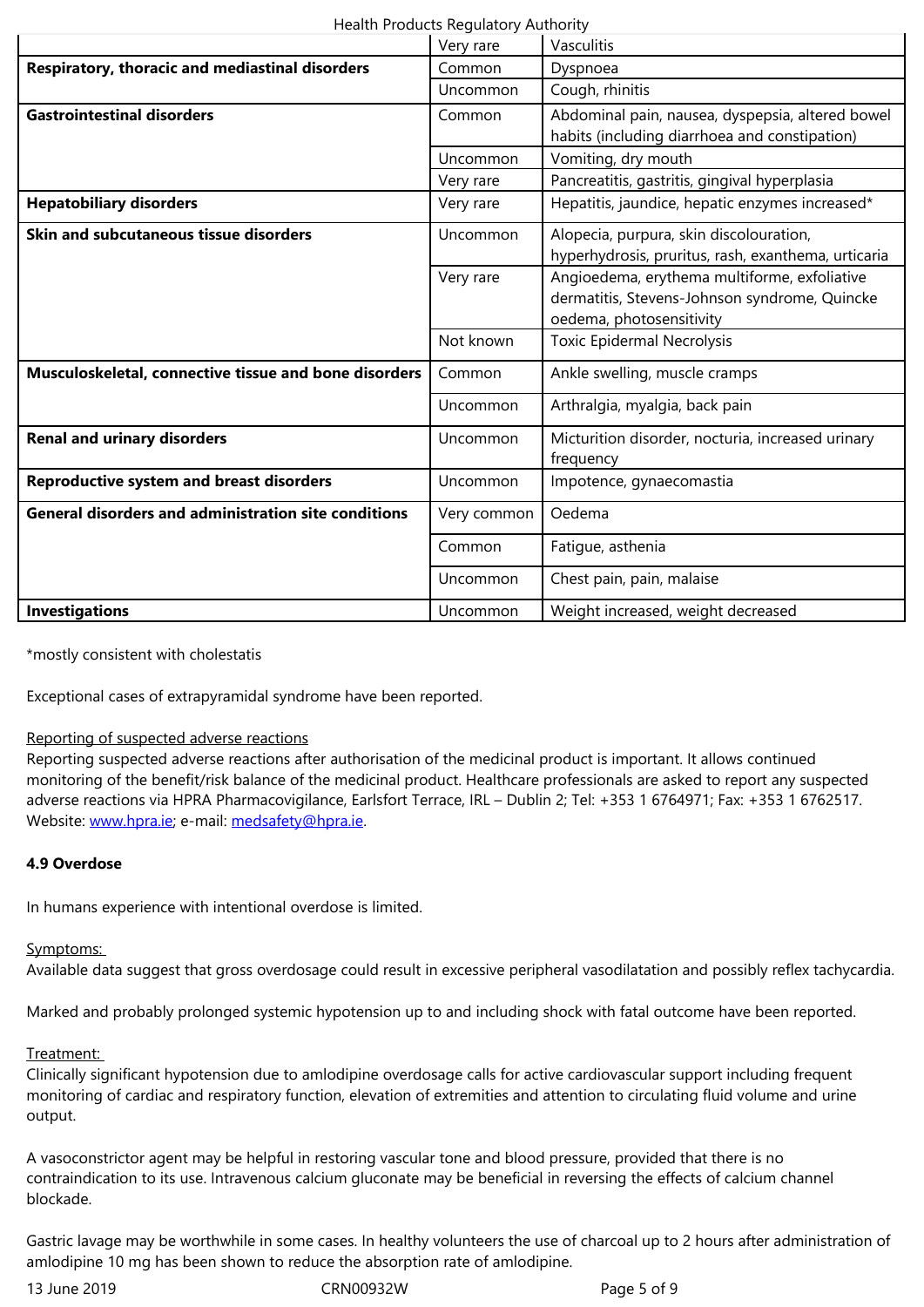Since amlodipine is highly protein-bound, dialysis is unlikely to be of benefit.

# **5 PHARMACOLOGICAL PROPERTIES**

# **5.1 Pharmacodynamic properties**

Pharmacotherapeutic group: Calcium channel blockers, selective calcium channel blockers with mainly vascular effects. ATC code: C08CA01

Amlodipine is a calcium ion influx inhibitor of the dihydropyridine group (slow channel blocker or calcium ion antagonist) and inhibits the transmembrane influx of calcium ions into cardiac and vascular smooth muscle.

The mechanism of the antihypertensive action of amlodipine is due to a direct relaxant effect on vascular smooth muscle. The precise mechanism by which amlodipine relieves angina has not been fully determined but amlodipine reduces total ischaemic burden by the following two actions:

1. Amlodipine dilates peripheral arterioles and thus reduces the total peripheral resistance (afterload) against which the heart works. Since the heart rate remains stable, this unloading of the heart reduces myocardial energy consumption and oxygen requirements.

2. The mechanism of action of amlodipine also probably involves dilation of the main coronary arteries and coronary arterioles, both in normal and ischaemic regions. This dilatation increases myocardial oxygen delivery in patients with coronary artery spasm (Prinzmetal's or variant angina).

In patients with hypertension, once daily dosing provides clinically significant reductions of blood pressure in both the supine and standing positions throughout the 24 hour interval. Due to the slow onset of action, acute hypotension is not a feature of amlodipine treatment.

In patients with angina, once daily administration of amlodipine increases total exercise time, time to angina onset, and time to 1 mm ST segment depression, and decreases both angina attack frequency and glyceryl trinitrate tablet consumption.

Amlodipine has not been associated with any adverse metabolic effects or changes in plasma lipids and is suitable for use in patients with asthma, diabetes and gout.

# Use in patients with coronary artery disease (CAD)

The effectiveness of amlodipine in preventing clinical events in patients with coronary artery disease (CAD) has been evaluated in an independent, multi-centre, randomized, double-blind, placebo-controlled study of 1997 patients; Comparison of Amlodipine vs. Enalapril to Limit Occurrences of Thrombosis (CAMELOT). Of these patients, 663 were treated with amlodipine 5-10 mg, 673 patients were treated with enalapril 10-20 mg, and 655 patients were treated with placebo, in addition to standard care of statins, beta-blockers, diuretics and aspirin, for 2 years. The key efficacy results are presented in Table 1. The results indicate that amlodipine treatment was associated with fewer hospitalizations for angina and revascularization procedures in patients with CAD.

#### **Table 1. Incidence of significant clinical outcomes for CAMELOT**

|                               | Cardiovascular event rates, |            |            | Amlodipine vs. Placebo |         |
|-------------------------------|-----------------------------|------------|------------|------------------------|---------|
|                               | No. (%)                     |            |            |                        |         |
| Outcomes                      | Amlodipine                  | Placebo    | Enalapril  | Hazard Ratio (95% CI)  | P Value |
| <b>Primary Endpoint</b>       |                             |            |            |                        |         |
| Adverse cardiovascular events | 110 (16.6)                  | 151(23.1)  | 136 (20.2) | 0.69                   | .003    |
|                               |                             |            |            | $(0.54 - 0.88)$        |         |
| <b>Individual Components</b>  |                             |            |            |                        |         |
| Coronary revascularization    | 78 (11.8)                   | 103 (15.7) | 95 (14.1)  | 0.73                   | .03     |
|                               |                             |            |            | $(0.54 - 0.98)$        |         |
| Hospitalization for angina    | 51 $(7.7)$                  | 84 (12.8)  | 86 (12.8)  | 0.58                   | .002    |
|                               |                             |            |            | $(0.41 - 0.82)$        |         |
| Nonfatal MI                   | 14(2.1)                     | 19(2.9)    | 11 (1.6)   | 0.73                   | .37     |
| 13 June 2019                  | CRN00932W                   |            |            | Page 6 of 9            |         |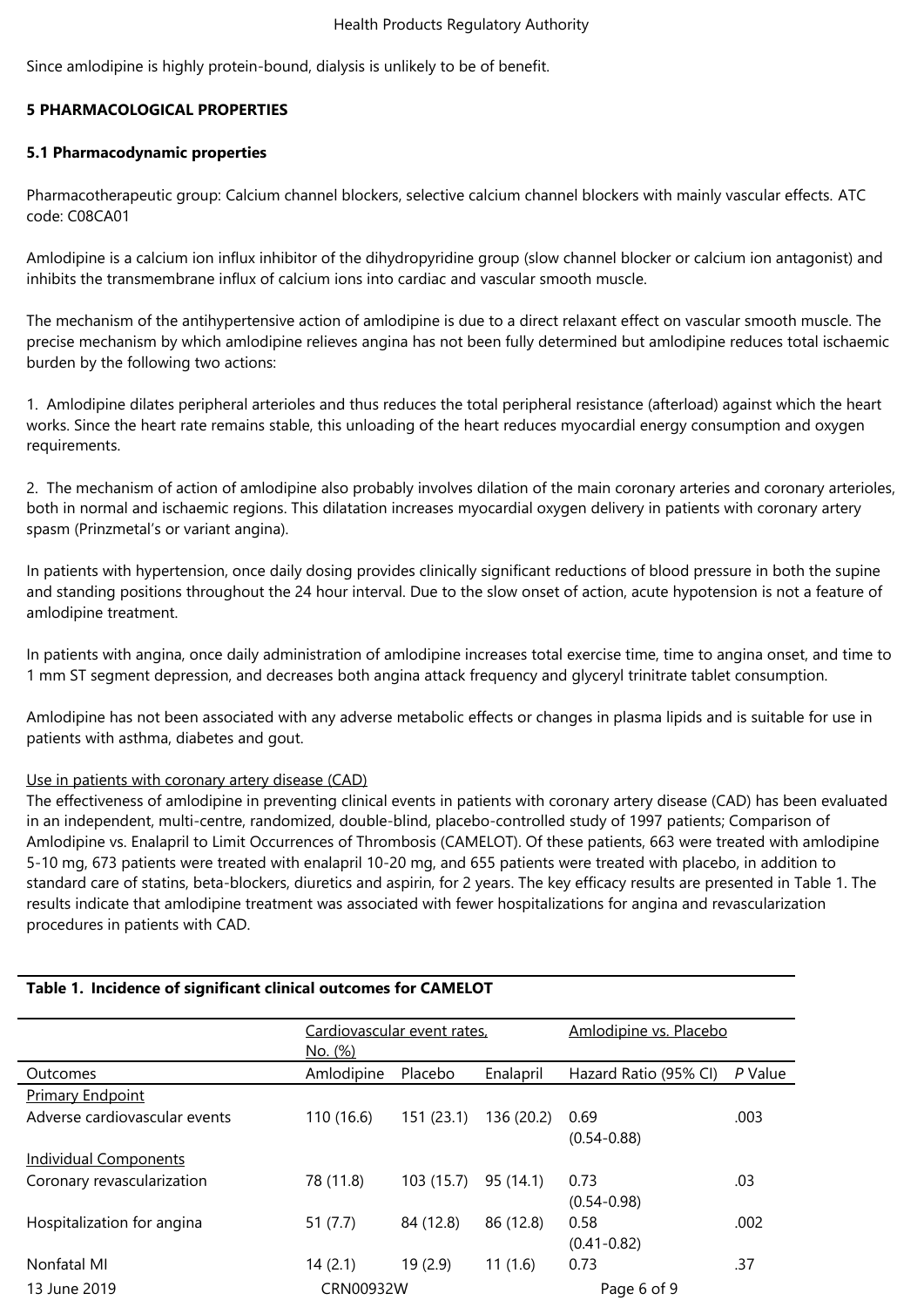|                                       | Health Products Regulatory Authority |         |        |                         |     |  |
|---------------------------------------|--------------------------------------|---------|--------|-------------------------|-----|--|
|                                       |                                      |         |        | $(0.37 - 1.46)$         |     |  |
| Stroke or TIA                         | 6(0.9)                               | 12(1.8) | 8(1.2) | 0.50<br>$(0.19 - 1.32)$ | .15 |  |
| Cardiovascular death                  | 5(0.8)                               | 2(0.3)  | 5(0.7) | 2.46<br>$(0.48 - 12.7)$ | .27 |  |
| Hospitalization for CHF               | 3(0.5)                               | 5(0.8)  | 4(0.6) | 0.59<br>$(0.14 - 2.47)$ | .46 |  |
| Resuscitated cardiac arrest           | 0                                    | 4(0.6)  | 1(0.1) | NA                      | .04 |  |
| New-onset peripheral vascular disease | 5(0.8)                               | 2(0.3)  | 8(1.2) | 2.6<br>$(0.50 - 13.4)$  | .24 |  |

Abbreviations: CHF, congestive heart failure; CI, confidence interval; MI, myocardial infarction; TIA, transient ischemic attack.

## Use in patients with heart failure

Haemodynamic studies and exercise based controlled clinical trials in NYHA Class II-IV heart failure patients have shown that amlodipine did not lead to clinical deterioration as measured by exercise tolerance, left ventricular ejection fraction and clinical symptomatology.

A placebo controlled study (PRAISE) designed to evaluate patients in NYHA Class III-IV heart failure receiving digoxin, diuretics and ACE inhibitors has shown that amlodipine did not lead to an increase in risk of mortality or combined mortality and morbidity with heart failure.

In a follow-up, long-term, placebo controlled study (PRAISE-2) of amlodipine in patients with NYHA III and IV heart failure without clinical symptoms or objective findings suggestive of underlying ischaemic disease, on stable doses of ACE inhibitors, digitalis, and diuretics, amlodipine had no effect on total cardiovascular mortality. In this same population amlodipine was associated with increased reports of pulmonary oedema.

# Treatment to prevent heart attack trial (ALLHAT)

A randomized double-blind morbidity-mortality study called the Antihypertensive and Lipid-Lowering Treatment to Prevent Heart Attack Trial (ALLHAT) was performed to compare newer drug therapies: amlodipine 2.5-10mg/d (calcium channel blocker) or lisinopril 10-40mg/d (ACE-inhibitor) as first-line therapies to that of the thiazide-diuretic, chlorthalidone 12.5-25mg/d in mild to moderate hypertension.

A total of 33,357 hypertensive patients aged 55 or older were randomized and followed for a mean of 4.9 years. The patients had at least one additional CHD risk factor, including: previous myocardial infarction or stroke (>6 months prior to enrolment) or documentation of other atherosclerotic CVD (overall 51.5%), type 2 diabetes (36.1%), HDL-C < 35mg/dL (11.6%), left ventricular hypertrophy diagnosed by electrocardiogram or echocardiography (20.9%), current cigarette smoking (21.9%).

The primary endpoint was a composite of fatal CHD or non-fatal myocardial infarction. There was no significant difference in the primary endpoint between amlodipine-based therapy and chlorthalidone-based therapy: RR 0.98 95% CI [0.90-1.07] p=0.65. Among secondary endpoints, the incidence of heart failure (component of a composite combined cardiovascular endpoint) was significantly higher in the amlodipine group compared to the chlorthalidone group (10.2% vs 7.7%, RR 1.38, 95% CI [1.25-1.52] p<0.001).However, there was no significant difference in all-cause mortality between amlodipine-based therapy and chlorthalidone-based therapy, RR 0.96 95% CI [0.89-1.02] p=0.20.

# *Use in children (aged 6 years and older)*

In a study involving 268 children aged 6-17 years with predominantly secondary hypertension, comparison of a 2.5mg dose, and 5.0mg dose of amlodipine with placebo, showed that both doses reduced Systolic Blood Pressure significantly more than placebo. The difference between the two doses was not statistically significant.

The long-term effects of amlodipine on growth, puberty and general development have not been studied. The long-term efficacy of amlodipine on therapy in childhood to reduce cardiovascular morbidity and mortality in adulthood has also not been established.

# **5.2 Pharmacokinetic properties**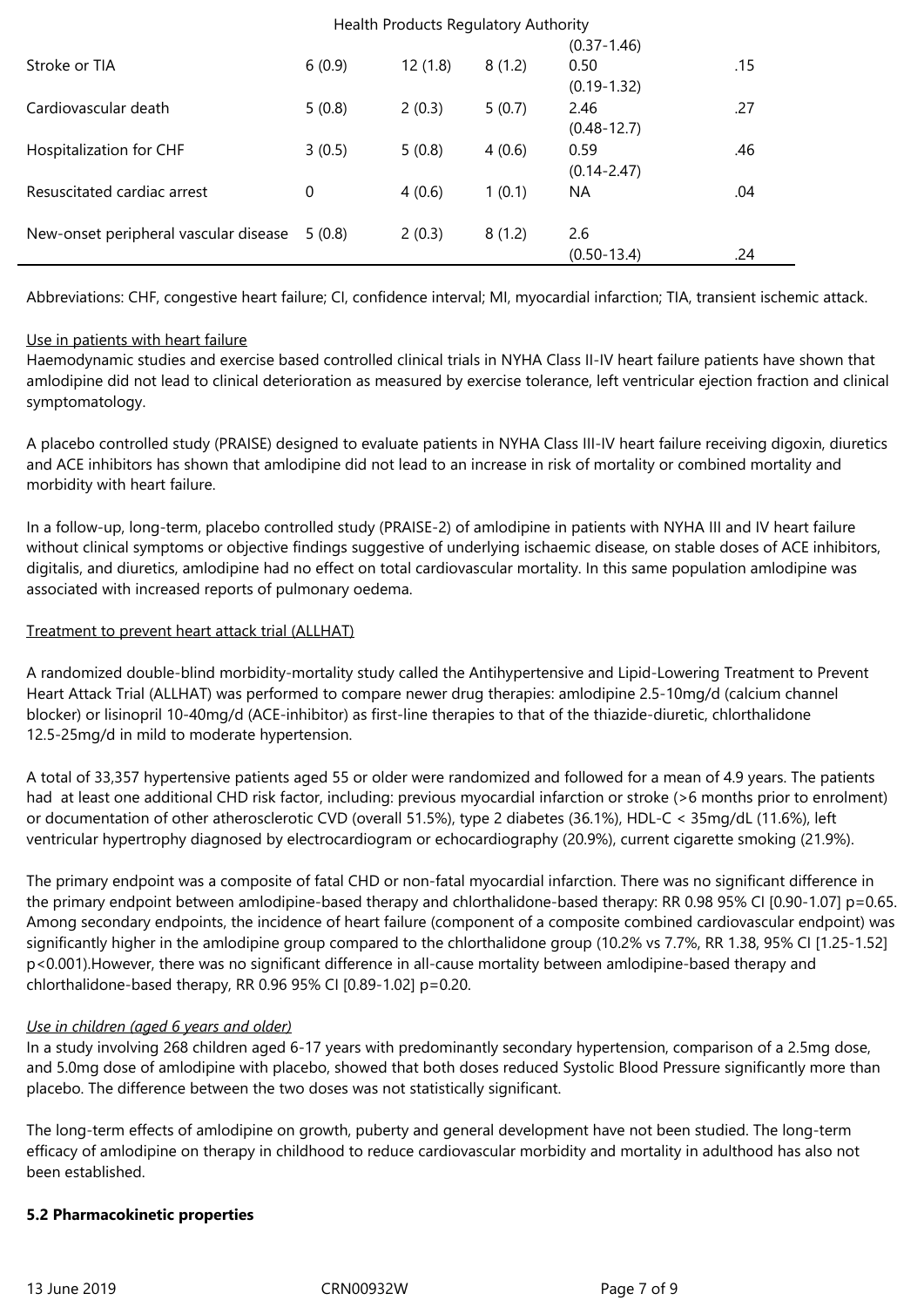Absorption, distribution, plasma protein binding: After oral administration of therapeutic doses, amlodipine is well absorbed with peak blood levels between 6-12 hours post-dose. Absolute bioavailability has been estimated to be between 64 and 80%. The volume of distribution is approximately 21 l/kg. In vitro studies have shown that approximately 97.5% of circulating amlodipine is bound to plasma proteins.

The bioavailability of amlodipine is not affected by food intake.

## Biotransformation/elimination

The terminal plasma elimination half-life is about 35-50 hours and is consistent with once daily dosing. Amlodipine is extensively metabolised by the liver to inactive metabolites with 10% of the parent compound and 60% of metabolites excreted in the urine.

## *Hepatic impairment*

Very limited clinical data are available regarding amlodipine administration in patients with hepatic impairment. Patients with hepatic insufficiency have decreased clearance of amlodipine resulting in longer half-life and an increase in AUC of approximately 40-60%.

#### *Elderly*

The time to reach peak plasma concentrations of amlodipine is similar in elderly and younger subjects. Amlodipine clearance tends to be decreased with resulting increases in AUC and elimination half-life in elderly patients. Increases in AUC and elimination half-life in patients with congestive heart failure were as expected for the patient age group studied.

## *Paediatric population*

A population PK study has been conducted in 74 hypertensive children aged from 1 to 17 years (with 34 patients aged 6 to 12 years and 28 patients aged 13 to 17 years) receiving amlodipine between 1.25 and 20 mg given either once or twice daily. In children 6 to 12 years and in adolescents 13-17 years of age the typical oral clearance (CL/F) was 22.5 and 27.4 L/hr respectively in males and 16.4 and 21.3 L/hr respectively in females. Large variability in exposure between individuals was observed. Data reported in children below 6 years is limited.

# **5.3 Preclinical safety data**

#### Reproductive toxicology

Reproductive studies in rats and mice have shown delayed date of delivery, prolonged duration of labour and decreased pup survival at dosages approximately 50 times greater than the maximum recommended dosage for humans based on mg/kg.

#### Impairment of fertility

There was no effect on the fertility of rats treated with amlodipine (males for 64 days and females 14 days prior to mating) at doses up to 10mg/kg/day (8 times\* the maximum recommended human dose of 10 mg on a mg/m2 basis). In another rat study in which male rats were treated with amlodipine besilate for 30 days at a dose comparable with the human dose based on mg/kg, decreased plasma follicle-stimulating hormone and testosterone were found as well as decreases in sperm density and in the number of mature spermatids and Sertoli cells.

#### Carcinogenesis, mutagenesis

Rats and mice treated with amlodipine in the diet for two years, at concentrations calculated to provide daily dosage levels of 0.5, 1.25 and 2.5 mg/kg/day showed no evidence of carcinogenicity. The highest dose (for mice, similar to, and for rats twice\* the maximum recommended clinical dose of 10 mg on a mg/m2 basis) was close to the maximum tolerated dose for mice but not for rats.

Mutagenicity studies revealed no drug related effects at either the gene or chromosome levels.

\*Based on patient weight of 50kg.

# **6 PHARMACEUTICAL PARTICULARS**

# **6.1 List of excipients**

Microcrystalline cellulose Calcium hydrogen phosphate Sodium starch glycolate (Type A)

13 June 2019 CRN00932W Page 8 of 9